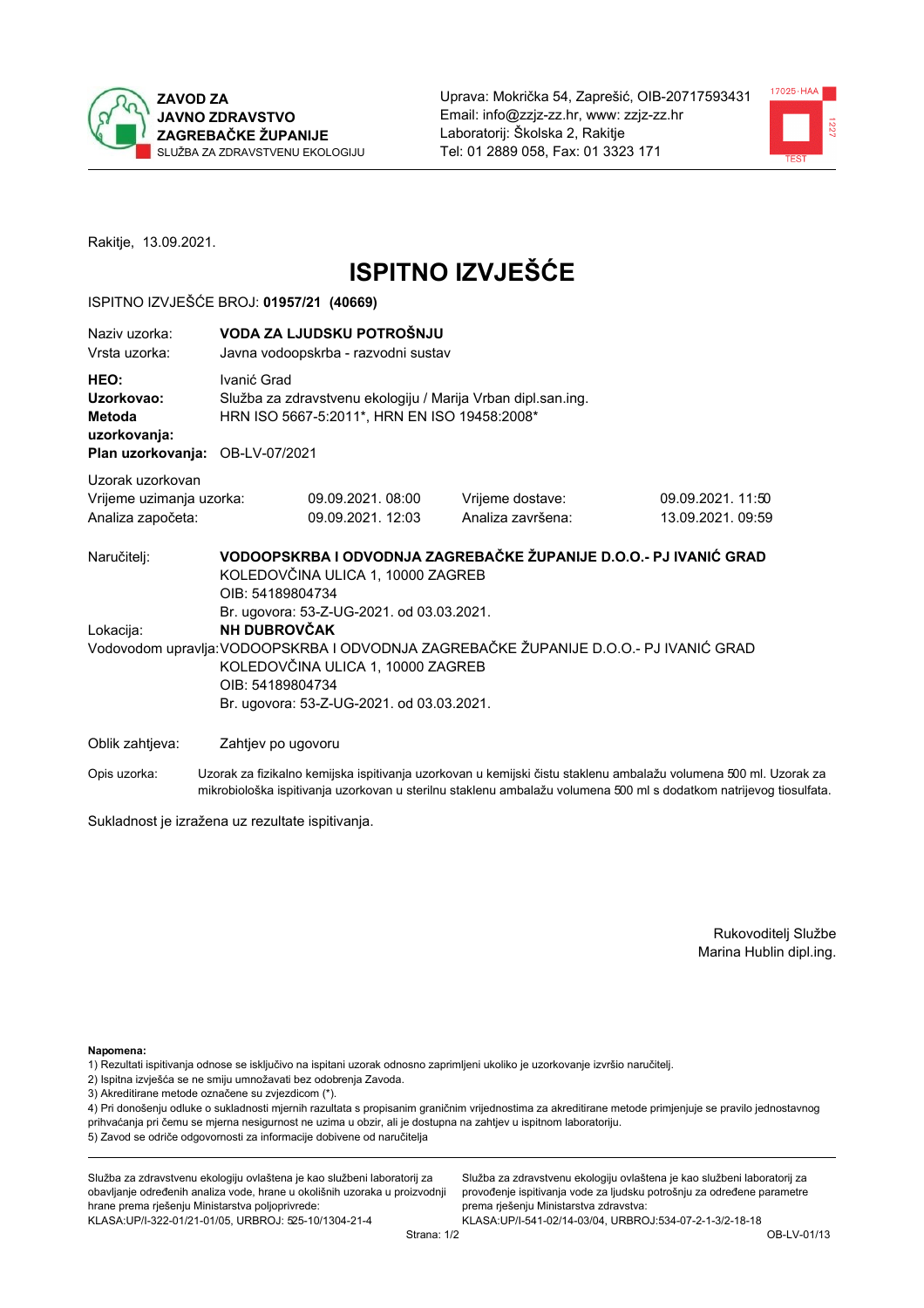# **REZULTATI ISPITIVANJA:**

| Pokazatelj                | <b>Metoda</b>                           | <b>MJ</b>                                | <b>Rezultatt</b> | <b>MDK**</b> | <b>Sukladno</b> |
|---------------------------|-----------------------------------------|------------------------------------------|------------------|--------------|-----------------|
| Temperatura               | Standard Methods 21st Ed.<br>2005.2550B | $^{\circ}$ C                             | 19,8             | 25           | DA              |
| Slobodni rezidualni klor  | HRN EN ISO 7393-2:2018*                 | $\overline{\text{mg/L}}$ Cl <sub>2</sub> | 0, 10            | 0,5          | DA              |
| Boja                      | HRN EN ISO 7887:2012                    | mg/L Pt/Co skale                         | < 5              | 20           | DA              |
| Mutnoća                   | HRN EN ISO 7027-1:2016*                 | NTU jedinica                             | 0,38             | 4            | DA              |
| <b>Miris</b>              | HRN EN 1622:2008                        |                                          | bez              | bez          | DA              |
| Okus                      | HRN EN 1622:2008                        |                                          | bez              | bez          | DA              |
| pH                        | HRN EN ISO 10523:2012*                  | pH jedinica                              | 7,5              | $6.5 - 9.5$  | DA              |
| Temp.pri određivanju pH   |                                         | $\overline{c}$                           | 16,6             |              |                 |
| Elektrovodljivost         | HRN EN 27888:2008*                      | $\mu$ Scm <sup>-1</sup> pri 20°C         | 428              | 2500         | DA              |
| Utrošak KMnO <sub>4</sub> | HRN EN ISO 8467:2001                    | mg/L $O_2$                               | 1,0              | 5,0          | DA              |
| Kloridi                   | HRN EN ISO 10304-1:2009                 | mg/L CI                                  | 8,4              | 250,0        | DA              |
| Nitriti                   | HRN EN ISO 10304-1:2009                 | mg/L $(NO2)$                             | < 0,050          | 0,50         | DA              |
| Nitrati                   | HRN EN ISO 10304-1:2009                 | mg/L (NO <sub>3</sub> )                  | 4,8              | 50           | DA              |
| Amonij                    | HRN ISO 7150-1:1998*                    | mg/L $(NH_{\lambda}^{\dagger})$          | < 0,05           | 0,50         | DA              |

trezultat izražen kao manje od (<) odnosi se na granicu kvantifikacije

\*\*maksimalno dozvoljena koncentracija

## Izjava o sukladnosti

Prema ispitanim parametrima uzorak vode JE SUKLADAN zahtjevima članka 5. Zakona o vodi za ljudsku potrošnju (NN 56/2013, 64/2015, 104/2017, 115/2018, 16/2020) i priloga I Pravilnika o parametrima sukladnosti, metodama analize, monitoringu i planovima sigurnosti vode za ljudsku potrošnju te načinu vođenja registra pravnih osoba koje obavljaju djelatnost javne vodoopskrbe (NN 125/2017, 39/2020).

> Rukovoditelj Odjela Nikolina Ciban dipl.ing.

# Odjel za mikrobiološka ispitivanja voda

## **REZULTATI ISPITIVANJA:**

| Pokazatelj             | <b>Metoda</b>           | <b>MJ</b>   | <b>Rezultat</b> | MDK** | <b>Sukladno</b> |
|------------------------|-------------------------|-------------|-----------------|-------|-----------------|
| Ukupni koliformi       | HRN EN ISO 9308-1:2014* | broj/100 mL |                 |       | DA              |
| Escherichia coli       | HRN EN ISO 9308-1:2014* | broj/100 mL |                 |       | DA              |
| Enterokoki             | HRN EN ISO 7899-2:2000* | broj/100 mL |                 |       | DA              |
| Aerobne bakt -36°C/48h | HRN EN ISO 6222:2000*   | broj/1 mL   |                 | 100   | DA              |
| Aerobne bakt -22°C/72h | HRN EN ISO 6222:2000*   | broj/1 mL   |                 | 100   | DA              |

\*\*maksimalno dozvoljena koncentracija

#### Izjava o sukladnosti

Prema ispitanim parametrima uzorak vode JE SUKLADAN zahtjevima članka 5. Zakona o vodi za ljudsku potrošnju (NN 56/2013, 64/2015, 104/2017, 115/2018, 16/2020) i priloga I Pravilnika o parametrima sukladnosti, metodama analize, monitoringu i planovima sigurnosti vode za ljudsku potrošnju te načinu vođenja registra pravnih osoba koje obavljaju djelatnost javne vodoopskrbe (NN 125/2017, 39/2020).

> Rukovoditelj Odjela Marina Hublin dipl.ing.

#### KRAJ ISPITNOG IZVJEŠĆA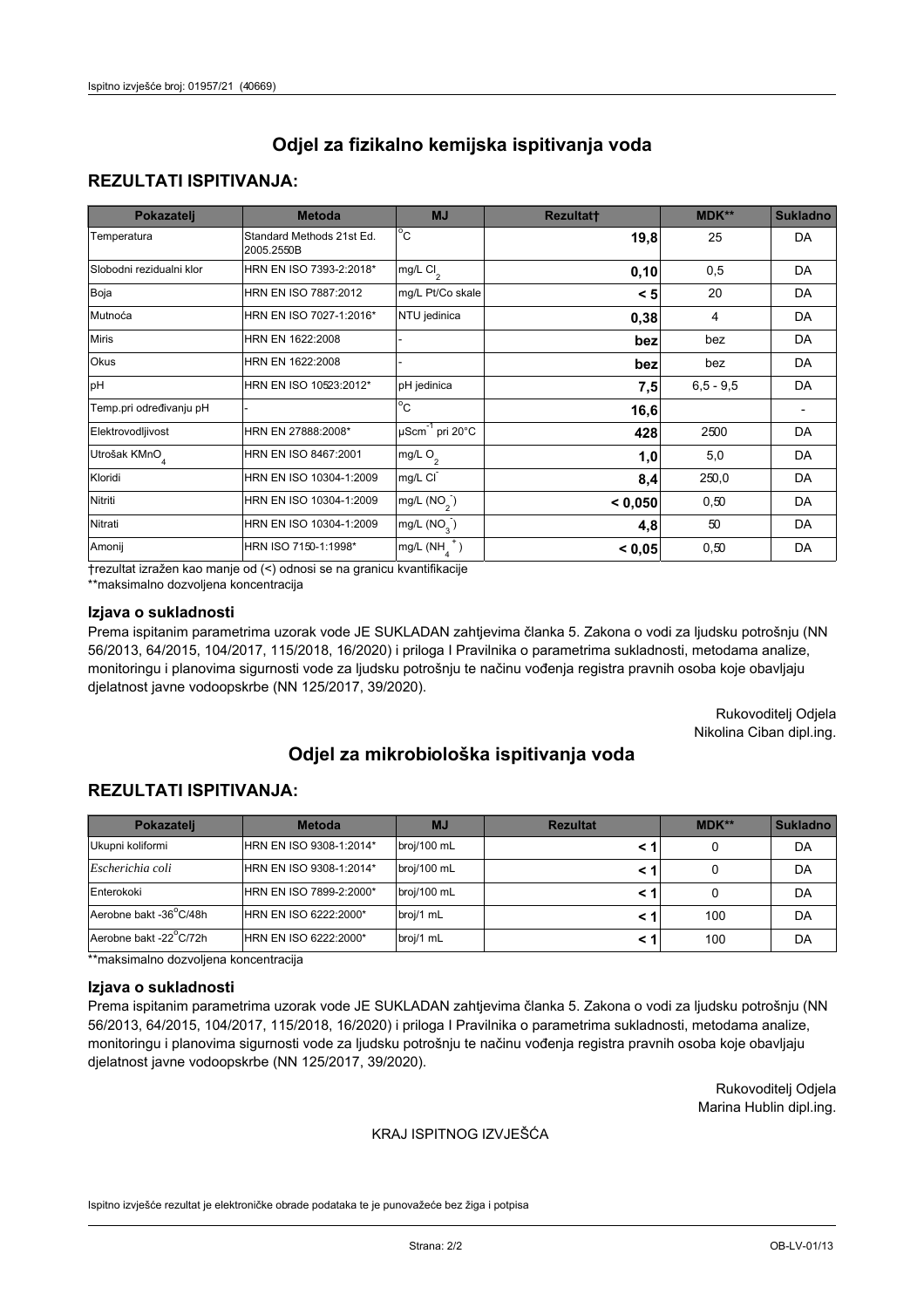



Rakitje, 13.09.2021.

# **ISPITNO IZVJEŠĆE**

### ISPITNO IZVJEŠĆE BROJ: 01958/21 (40670)

| Naziv uzorka:<br>Vrsta uzorka:                                                  |                                                                                                                                                                                                                                                                       | VODA ZA LJUDSKU POTROŠNJU<br>Javna vodoopskrba - razvodni sustav                                             |                                                                   |                                       |  |  |
|---------------------------------------------------------------------------------|-----------------------------------------------------------------------------------------------------------------------------------------------------------------------------------------------------------------------------------------------------------------------|--------------------------------------------------------------------------------------------------------------|-------------------------------------------------------------------|---------------------------------------|--|--|
| HEO:<br>Uzorkovao:<br>Metoda<br>uzorkovanja:<br>Plan uzorkovanja: OB-LV-07/2021 | Ivanić Grad                                                                                                                                                                                                                                                           | Služba za zdravstvenu ekologiju / Marija Vrban dipl.san.ing.<br>HRN ISO 5667-5:2011*, HRN EN ISO 19458:2008* |                                                                   |                                       |  |  |
| Uzorak uzorkovan<br>Vrijeme uzimanja uzorka:<br>Analiza započeta:               |                                                                                                                                                                                                                                                                       | 09.09.2021, 08:20<br>09.09.2021.12:03                                                                        | Vrijeme dostave:<br>Analiza završena:                             | 09.09.2021.11:50<br>13.09.2021. 10:00 |  |  |
| Naručitelj:                                                                     | OIB: 54189804734                                                                                                                                                                                                                                                      | KOLEDOVČINA ULICA 1, 10000 ZAGREB                                                                            | VODOOPSKRBA I ODVODNJA ZAGREBAČKE ŽUPANIJE D.O.O.- PJ IVANIĆ GRAD |                                       |  |  |
| Lokacija:                                                                       | Br. ugovora: 53-Z-UG-2021. od 03.03.2021.<br>NH IVANIĆ GRAD, ŽERAVINEC<br>Vodovodom upravlja: VODOOPSKRBA I ODVODNJA ZAGREBAČKE ŽUPANIJE D.O.O.- PJ IVANIĆ GRAD<br>KOLEDOVČINA ULICA 1, 10000 ZAGREB<br>OIB: 54189804734<br>Br. ugovora: 53-Z-UG-2021. od 03.03.2021. |                                                                                                              |                                                                   |                                       |  |  |
| Oblik zahtjeva:                                                                 | Zahtjev po ugovoru                                                                                                                                                                                                                                                    |                                                                                                              |                                                                   |                                       |  |  |

Opis uzorka: Uzorak za fizikalno kemijska ispitivanja uzorkovan u kemijski čistu staklenu ambalažu volumena 500 ml. Uzorak za mikrobiološka ispitivanja uzorkovan u sterilnu staklenu ambalažu volumena 500 ml s dodatkom natrijevog tiosulfata.

Sukladnost je izražena uz rezultate ispitivanja.

Rukovoditelj Službe Marina Hublin dipl.ing.

Napomena:

- 1) Rezultati ispitivanja odnose se isključivo na ispitani uzorak odnosno zaprimljeni ukoliko je uzorkovanje izvršio naručitelj.
- 2) Ispitna izvješća se ne smiju umnožavati bez odobrenja Zavoda.
- 3) Akreditirane metode označene su zvjezdicom (\*).

4) Pri donošenju odluke o sukladnosti mjernih razultata s propisanim graničnim vrijednostima za akreditirane metode primjenjuje se pravilo jednostavnog prihvaćanja pri čemu se mjerna nesigurnost ne uzima u obzir, ali je dostupna na zahtjev u ispitnom laboratoriju. 5) Zavod se odriče odgovornosti za informacije dobivene od naručitelja

Služba za zdravstvenu ekologiju ovlaštena je kao službeni laboratorij za obavljanje određenih analiza vode, hrane u okolišnih uzoraka u proizvodnji hrane prema rješenju Ministarstva poljoprivrede: KLASA: UP/I-322-01/21-01/05, URBROJ: 525-10/1304-21-4

Služba za zdravstvenu ekologiju ovlaštena je kao službeni laboratorij za provođenje ispitivanja vode za ljudsku potrošnju za određene parametre prema rješenju Ministarstva zdravstva: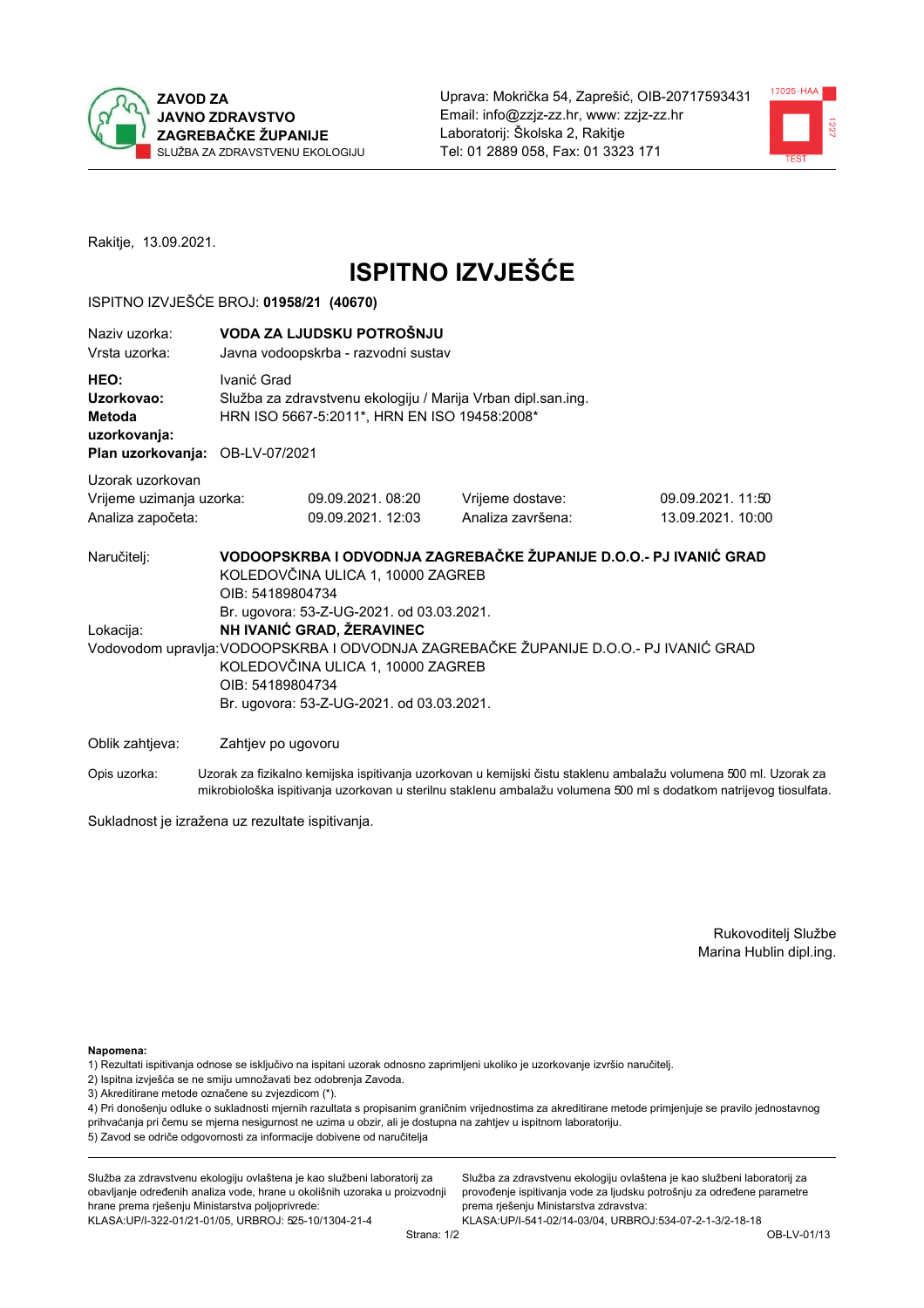# **REZULTATI ISPITIVANJA:**

| Pokazatelj                | <b>Metoda</b>                           | <b>MJ</b>                        | <b>Rezultatt</b> | MDK**         | <b>Sukladno</b> |
|---------------------------|-----------------------------------------|----------------------------------|------------------|---------------|-----------------|
| Temperatura               | Standard Methods 21st Ed.<br>2005.2550B | $^{\circ}$ C                     | 20,4             | 25            | DA              |
| Slobodni rezidualni klor  | HRN EN ISO 7393-2:2018*                 | $mg/L$ Cl <sub>2</sub>           | 0,09             | 0,5           | DA              |
| Boja                      | HRN EN ISO 7887:2012                    | mg/L Pt/Co skale                 | < 5              | 20            | DA              |
| Mutnoća                   | HRN EN ISO 7027-1:2016*                 | NTU jedinica                     | 0,90             | 4             | DA              |
| <b>Miris</b>              | HRN EN 1622:2008                        |                                  | bez              | bez           | DA              |
| Okus                      | HRN EN 1622:2008                        |                                  | bez              | bez           | DA              |
| pH                        | HRN EN ISO 10523:2012*                  | pH jedinica                      | 7,5              | $6, 5 - 9, 5$ | <b>DA</b>       |
| Temp.pri određivanju pH   |                                         | $\overline{c}$                   | 16,3             |               |                 |
| Elektrovodljivost         | HRN EN 27888:2008*                      | $\mu$ Scm <sup>-1</sup> pri 20°C | 424              | 2500          | DA              |
| Utrošak KMnO <sub>4</sub> | HRN EN ISO 8467:2001                    | mg/L O <sub>2</sub>              | 1,1              | 5,0           | DA              |
| Kloridi                   | HRN EN ISO 10304-1:2009                 | mg/L CI                          | 8,5              | 250,0         | DA              |
| Nitriti                   | HRN EN ISO 10304-1:2009                 | mg/L $(NO2)$                     | < 0,050          | 0,50          | DA              |
| Nitrati                   | HRN EN ISO 10304-1:2009                 | mg/L (NO <sub>3</sub> )          | 4,7              | 50            | <b>DA</b>       |
| Amonij                    | HRN ISO 7150-1:1998*                    | $mg/L(NH_A^+)$                   | < 0,05           | 0,50          | DA              |

trezultat izražen kao manje od (<) odnosi se na granicu kvantifikacije

\*\*maksimalno dozvoljena koncentracija

## Izjava o sukladnosti

Prema ispitanim parametrima uzorak vode JE SUKLADAN zahtjevima članka 5. Zakona o vodi za ljudsku potrošnju (NN 56/2013, 64/2015, 104/2017, 115/2018, 16/2020) i priloga I Pravilnika o parametrima sukladnosti, metodama analize, monitoringu i planovima sigurnosti vode za ljudsku potrošnju te načinu vođenja registra pravnih osoba koje obavljaju djelatnost javne vodoopskrbe (NN 125/2017, 39/2020).

> Rukovoditelj Odjela Nikolina Ciban dipl.ing.

# Odjel za mikrobiološka ispitivanja voda

## **REZULTATI ISPITIVANJA:**

| Pokazateli             | <b>Metoda</b>           | <b>MJ</b>   | <b>Rezultat</b> | MDK** | <b>Sukladno</b> |
|------------------------|-------------------------|-------------|-----------------|-------|-----------------|
| Ukupni koliformi       | HRN EN ISO 9308-1:2014* | broj/100 mL |                 |       | DA              |
| Escherichia coli       | HRN EN ISO 9308-1:2014* | broj/100 mL |                 |       | DA              |
| Enterokoki             | HRN EN ISO 7899-2:2000* | broj/100 mL |                 |       | DA              |
| Aerobne bakt -36°C/48h | HRN EN ISO 6222:2000*   | broj/1 mL   |                 | 100   | DA              |
| Aerobne bakt -22°C/72h | HRN EN ISO 6222:2000*   | broj/1 mL   |                 | 100   | DA              |

\*\*maksimalno dozvoljena koncentracija

#### Izjava o sukladnosti

Prema ispitanim parametrima uzorak vode JE SUKLADAN zahtjevima članka 5. Zakona o vodi za ljudsku potrošnju (NN 56/2013, 64/2015, 104/2017, 115/2018, 16/2020) i priloga I Pravilnika o parametrima sukladnosti, metodama analize, monitoringu i planovima sigurnosti vode za ljudsku potrošnju te načinu vođenja registra pravnih osoba koje obavljaju djelatnost javne vodoopskrbe (NN 125/2017, 39/2020).

> Rukovoditelj Odjela Marina Hublin dipl.ing.

#### KRAJ ISPITNOG IZVJEŠĆA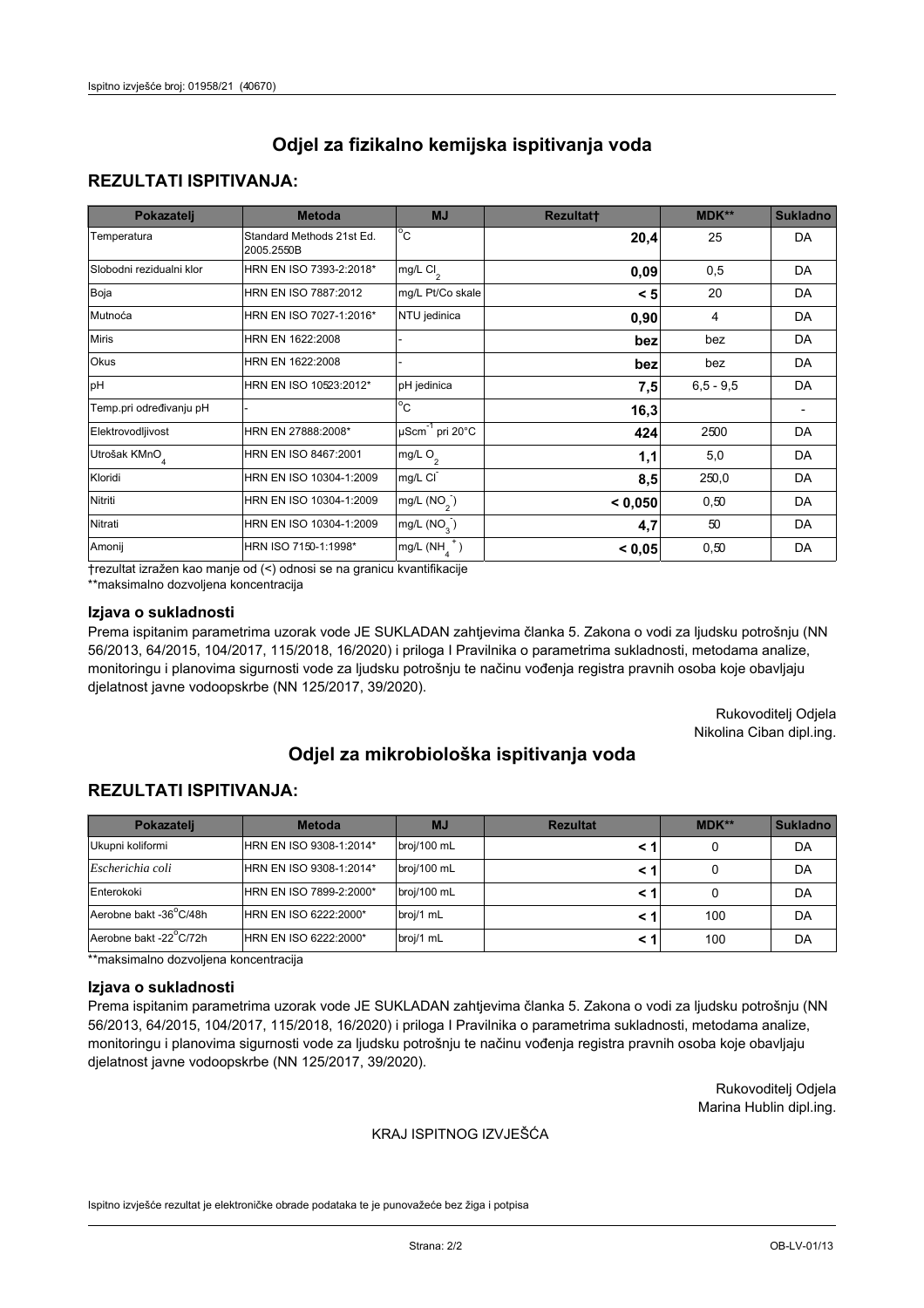



Rakitje, 13.09.2021.

# **ISPITNO IZVJEŠĆE**

### ISPITNO IZVJEŠĆE BROJ: 01959/21 (40671)

| Naziy uzorka:<br>Vrsta uzorka:                                                  |                                                                                                                                                                                                                                                                       | VODA ZA LJUDSKU POTROŠNJU<br>Javna vodoopskrba - razvodni sustav                                             |                                                                   |                                       |  |  |
|---------------------------------------------------------------------------------|-----------------------------------------------------------------------------------------------------------------------------------------------------------------------------------------------------------------------------------------------------------------------|--------------------------------------------------------------------------------------------------------------|-------------------------------------------------------------------|---------------------------------------|--|--|
| HEO:<br>Uzorkovao:<br>Metoda<br>uzorkovanja:<br>Plan uzorkovanja: OB-LV-07/2021 | Ivanić Grad                                                                                                                                                                                                                                                           | Služba za zdravstvenu ekologiju / Marija Vrban dipl.san.ing.<br>HRN ISO 5667-5:2011*, HRN EN ISO 19458:2008* |                                                                   |                                       |  |  |
| Uzorak uzorkovan<br>Vrijeme uzimanja uzorka:<br>Analiza započeta:               |                                                                                                                                                                                                                                                                       | 09.09.2021.08:30<br>09.09.2021.12:03                                                                         | Vrijeme dostave:<br>Analiza završena:                             | 09.09.2021.11:50<br>13.09.2021. 10:00 |  |  |
| Naručitelj:                                                                     | OIB: 54189804734                                                                                                                                                                                                                                                      | KOLEDOVČINA ULICA 1, 10000 ZAGREB                                                                            | VODOOPSKRBA I ODVODNJA ZAGREBAČKE ŽUPANIJE D.O.O.- PJ IVANIĆ GRAD |                                       |  |  |
| Lokacija:                                                                       | Br. ugovora: 53-Z-UG-2021. od 03.03.2021.<br>NH KLOŠTAR IVANIĆ, CENTAR<br>Vodovodom upravlja: VODOOPSKRBA I ODVODNJA ZAGREBAČKE ŽUPANIJE D.O.O.- PJ IVANIĆ GRAD<br>KOLEDOVČINA ULICA 1, 10000 ZAGREB<br>OIB: 54189804734<br>Br. ugovora: 53-Z-UG-2021. od 03.03.2021. |                                                                                                              |                                                                   |                                       |  |  |
| Oblik zahtjeva:                                                                 | Zahtjev po ugovoru                                                                                                                                                                                                                                                    |                                                                                                              |                                                                   |                                       |  |  |

Opis uzorka: Uzorak za fizikalno kemijska ispitivanja uzorkovan u kemijski čistu staklenu ambalažu volumena 500 ml. Uzorak za mikrobiološka ispitivanja uzorkovan u sterilnu staklenu ambalažu volumena 500 ml s dodatkom natrijevog tiosulfata.

Sukladnost je izražena uz rezultate ispitivanja.

Rukovoditelj Službe Marina Hublin dipl.ing.

Napomena:

- 1) Rezultati ispitivanja odnose se isključivo na ispitani uzorak odnosno zaprimljeni ukoliko je uzorkovanje izvršio naručitelj.
- 2) Ispitna izvješća se ne smiju umnožavati bez odobrenja Zavoda.
- 3) Akreditirane metode označene su zvjezdicom (\*).

4) Pri donošenju odluke o sukladnosti mjernih razultata s propisanim graničnim vrijednostima za akreditirane metode primjenjuje se pravilo jednostavnog prihvaćanja pri čemu se mjerna nesigurnost ne uzima u obzir, ali je dostupna na zahtjev u ispitnom laboratoriju. 5) Zavod se odriče odgovornosti za informacije dobivene od naručitelja

Služba za zdravstvenu ekologiju ovlaštena je kao službeni laboratorij za obavljanje određenih analiza vode, hrane u okolišnih uzoraka u proizvodnji hrane prema rješenju Ministarstva poljoprivrede: KLASA: UP/I-322-01/21-01/05, URBROJ: 525-10/1304-21-4

Služba za zdravstvenu ekologiju ovlaštena je kao službeni laboratorij za provođenje ispitivanja vode za ljudsku potrošnju za određene parametre prema rješenju Ministarstva zdravstva: KLASA:UP/I-541-02/14-03/04, URBROJ:534-07-2-1-3/2-18-18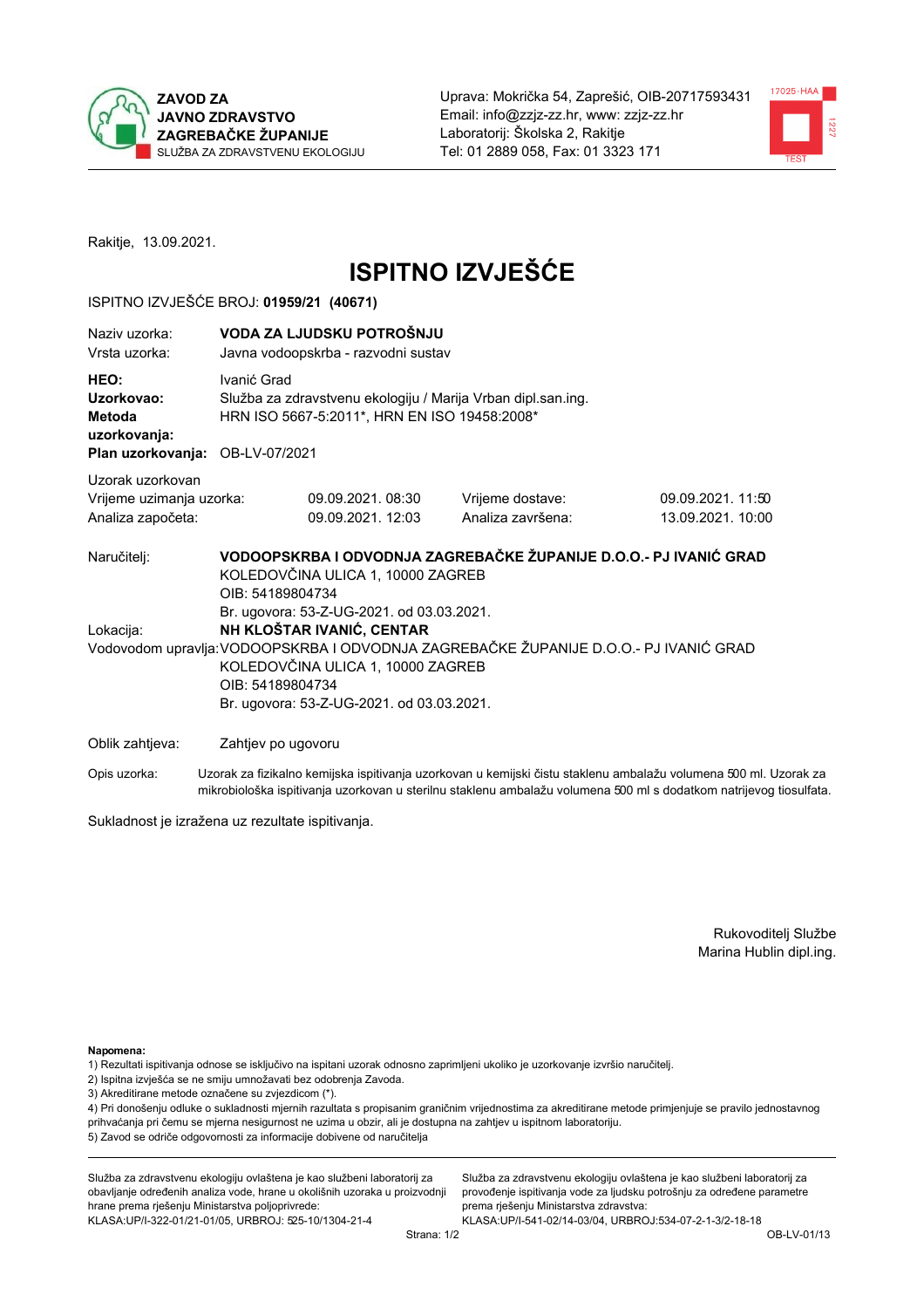# **REZULTATI ISPITIVANJA:**

| Pokazatelj                | <b>Metoda</b>                           | <b>MJ</b>                                | <b>Rezultatt</b> | <b>MDK**</b> | <b>Sukladno</b> |
|---------------------------|-----------------------------------------|------------------------------------------|------------------|--------------|-----------------|
| Temperatura               | Standard Methods 21st Ed.<br>2005.2550B | $^{\circ}$ C                             | 17,4             | 25           | DA              |
| Slobodni rezidualni klor  | HRN EN ISO 7393-2:2018*                 | $\overline{\text{mg/L}}$ Cl <sub>2</sub> | 0,12             | 0,5          | DA              |
| Boja                      | HRN EN ISO 7887:2012                    | mg/L Pt/Co skale                         | < 5              | 20           | DA              |
| Mutnoća                   | HRN EN ISO 7027-1:2016*                 | NTU jedinica                             | 0,18             | 4            | DA              |
| <b>Miris</b>              | HRN EN 1622:2008                        |                                          | bez              | bez          | DA              |
| Okus                      | HRN EN 1622:2008                        |                                          | bez              | bez          | DA              |
| pH                        | HRN EN ISO 10523:2012*                  | pH jedinica                              | 7,5              | $6.5 - 9.5$  | DA              |
| Temp.pri određivanju pH   |                                         | $\overline{c}$                           | 15,7             |              |                 |
| Elektrovodljivost         | HRN EN 27888:2008*                      | $\mu$ Scm <sup>-1</sup> pri 20°C         | 434              | 2500         | DA              |
| Utrošak KMnO <sub>4</sub> | HRN EN ISO 8467:2001                    | mg/L $O_2$                               | 0.9              | 5,0          | DA              |
| Kloridi                   | HRN EN ISO 10304-1:2009                 | mg/L CI                                  | 8,8              | 250,0        | DA              |
| Nitriti                   | HRN EN ISO 10304-1:2009                 | mg/L $(NO2)$                             | < 0,050          | 0,50         | DA              |
| Nitrati                   | HRN EN ISO 10304-1:2009                 | mg/L (NO <sub>3</sub> )                  | 4,9              | 50           | DA              |
| Amonij                    | HRN ISO 7150-1:1998*                    | mg/L $(NH_{\lambda}^{\dagger})$          | < 0,05           | 0,50         | DA              |

trezultat izražen kao manje od (<) odnosi se na granicu kvantifikacije

\*\*maksimalno dozvoljena koncentracija

## Izjava o sukladnosti

Prema ispitanim parametrima uzorak vode JE SUKLADAN zahtjevima članka 5. Zakona o vodi za ljudsku potrošnju (NN 56/2013, 64/2015, 104/2017, 115/2018, 16/2020) i priloga I Pravilnika o parametrima sukladnosti, metodama analize, monitoringu i planovima sigurnosti vode za ljudsku potrošnju te načinu vođenja registra pravnih osoba koje obavljaju djelatnost javne vodoopskrbe (NN 125/2017, 39/2020).

> Rukovoditelj Odjela Nikolina Ciban dipl.ing.

# Odjel za mikrobiološka ispitivanja voda

# **REZULTATI ISPITIVANJA:**

| Pokazateli             | <b>Metoda</b>           | <b>MJ</b>   | <b>Rezultat</b> | MDK** | <b>Sukladno</b> |
|------------------------|-------------------------|-------------|-----------------|-------|-----------------|
| Ukupni koliformi       | HRN EN ISO 9308-1:2014* | broj/100 mL |                 |       | DA              |
| Escherichia coli       | HRN EN ISO 9308-1:2014* | broj/100 mL |                 |       | DA              |
| Enterokoki             | HRN EN ISO 7899-2:2000* | broj/100 mL |                 |       | DA              |
| Aerobne bakt -36°C/48h | HRN EN ISO 6222:2000*   | broj/1 mL   |                 | 100   | DA              |
| Aerobne bakt -22°C/72h | HRN EN ISO 6222:2000*   | broj/1 mL   |                 | 100   | DA              |

\*\*maksimalno dozvoljena koncentracija

#### Izjava o sukladnosti

Prema ispitanim parametrima uzorak vode JE SUKLADAN zahtjevima članka 5. Zakona o vodi za ljudsku potrošnju (NN 56/2013, 64/2015, 104/2017, 115/2018, 16/2020) i priloga I Pravilnika o parametrima sukladnosti, metodama analize, monitoringu i planovima sigurnosti vode za ljudsku potrošnju te načinu vođenja registra pravnih osoba koje obavljaju djelatnost javne vodoopskrbe (NN 125/2017, 39/2020).

> Rukovoditelj Odjela Marina Hublin dipl.ing.

#### KRAJ ISPITNOG IZVJEŠĆA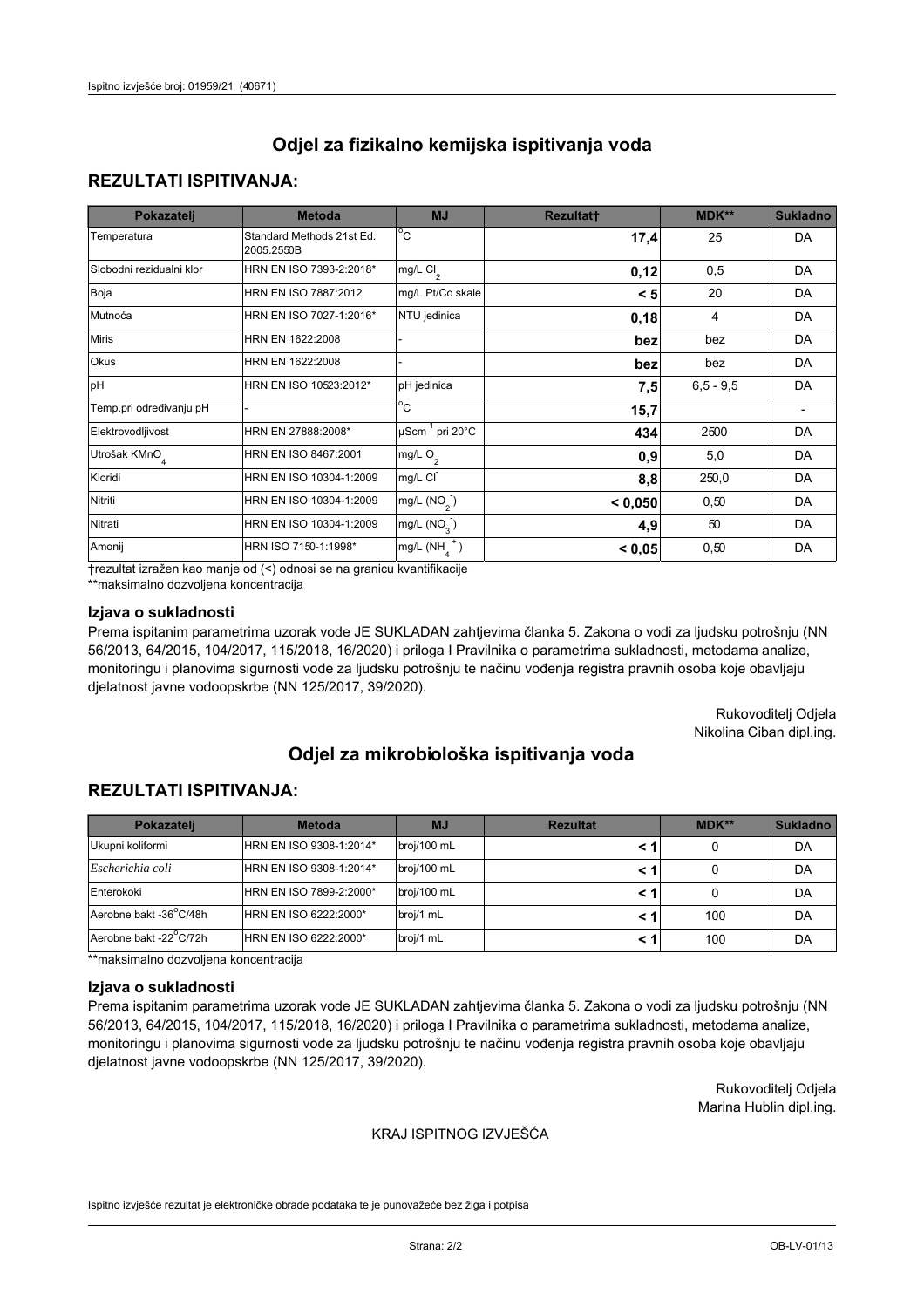



Rakitje, 13.09.2021.

# **ISPITNO IZVJEŠĆE**

### ISPITNO IZVJEŠĆE BROJ: 01960/21 (40672)

| Naziv uzorka:<br>Vrsta uzorka:                                                  |                                                                                                                                                                                                                   | VODA ZA LJUDSKU POTROŠNJU<br>Javna vodoopskrba - spremnik                                                    |                                                                                                                                       |                   |  |  |
|---------------------------------------------------------------------------------|-------------------------------------------------------------------------------------------------------------------------------------------------------------------------------------------------------------------|--------------------------------------------------------------------------------------------------------------|---------------------------------------------------------------------------------------------------------------------------------------|-------------------|--|--|
| HEO:<br>Uzorkovao:<br>Metoda<br>uzorkovanja:<br>Plan uzorkovanja: OB-LV-07/2021 | Ivanić Grad                                                                                                                                                                                                       | Služba za zdravstvenu ekologiju / Marija Vrban dipl.san.ing.<br>HRN ISO 5667-5:2011*, HRN EN ISO 19458:2008* |                                                                                                                                       |                   |  |  |
| Uzorak uzorkovan                                                                |                                                                                                                                                                                                                   |                                                                                                              |                                                                                                                                       |                   |  |  |
| Vrijeme uzimanja uzorka:                                                        |                                                                                                                                                                                                                   | 09.09.2021, 08:50                                                                                            | Vrijeme dostave:                                                                                                                      | 09.09.2021.11:50  |  |  |
| Analiza započeta:                                                               |                                                                                                                                                                                                                   | 09.09.2021.12:04                                                                                             | Analiza završena:                                                                                                                     | 13.09.2021. 10:00 |  |  |
| Naručitelj:                                                                     | OIB: 54189804734                                                                                                                                                                                                  | KOLEDOVČINA ULICA 1, 10000 ZAGREB<br>Br. ugovora: 53-Z-UG-2021. od 03.03.2021.                               | VODOOPSKRBA I ODVODNJA ZAGREBAČKE ŽUPANIJE D.O.O.- PJ IVANIĆ GRAD                                                                     |                   |  |  |
| Lokacija:                                                                       |                                                                                                                                                                                                                   |                                                                                                              |                                                                                                                                       |                   |  |  |
|                                                                                 | SOBOČANI REZERVOAR<br>Vodovodom upravlja: VODOOPSKRBA I ODVODNJA ZAGREBAČKE ŽUPANIJE D.O.O.- PJ IVANIĆ GRAD<br>KOLEDOVČINA ULICA 1, 10000 ZAGREB<br>OIB: 54189804734<br>Br. ugovora: 53-Z-UG-2021. od 03.03.2021. |                                                                                                              |                                                                                                                                       |                   |  |  |
| Oblik zahtjeva:                                                                 | Zahtjev po ugovoru                                                                                                                                                                                                |                                                                                                              |                                                                                                                                       |                   |  |  |
|                                                                                 |                                                                                                                                                                                                                   |                                                                                                              | Onis consultare — Holland on College Isability in the contractor of the continue of the stability of the contractor of the FOO and Ho |                   |  |  |

Opis uzorka: Uzorak za fizikalno kemijska ispitivanja uzorkovan u kemijski čistu staklenu ambalažu volumena 500 ml. Uzorak za mikrobiološka ispitivanja uzorkovan u sterilnu staklenu ambalažu volumena 500 ml s dodatkom natrijevog tiosulfata.

Sukladnost je izražena uz rezultate ispitivanja.

Rukovoditelj Službe Marina Hublin dipl.ing.

Napomena:

1) Rezultati ispitivanja odnose se isključivo na ispitani uzorak odnosno zaprimljeni ukoliko je uzorkovanje izvršio naručitelj.

- 2) Ispitna izvješća se ne smiju umnožavati bez odobrenja Zavoda.
- 3) Akreditirane metode označene su zvjezdicom (\*).

4) Pri donošenju odluke o sukladnosti mjernih razultata s propisanim graničnim vrijednostima za akreditirane metode primjenjuje se pravilo jednostavnog prihvaćanja pri čemu se mjerna nesigurnost ne uzima u obzir, ali je dostupna na zahtjev u ispitnom laboratoriju. 5) Zavod se odriče odgovornosti za informacije dobivene od naručitelja

Služba za zdravstvenu ekologiju ovlaštena je kao službeni laboratorij za obavljanje određenih analiza vode, hrane u okolišnih uzoraka u proizvodnji hrane prema rješenju Ministarstva poljoprivrede: KLASA.UP/I-322-01/21-01/05, URBROJ: 525-10/1304-21-4

Služba za zdravstvenu ekologiju ovlaštena je kao službeni laboratorij za provođenje ispitivanja vode za ljudsku potrošnju za određene parametre prema rješenju Ministarstva zdravstva: KLASA:UP/I-541-02/14-03/04, URBROJ:534-07-2-1-3/2-18-18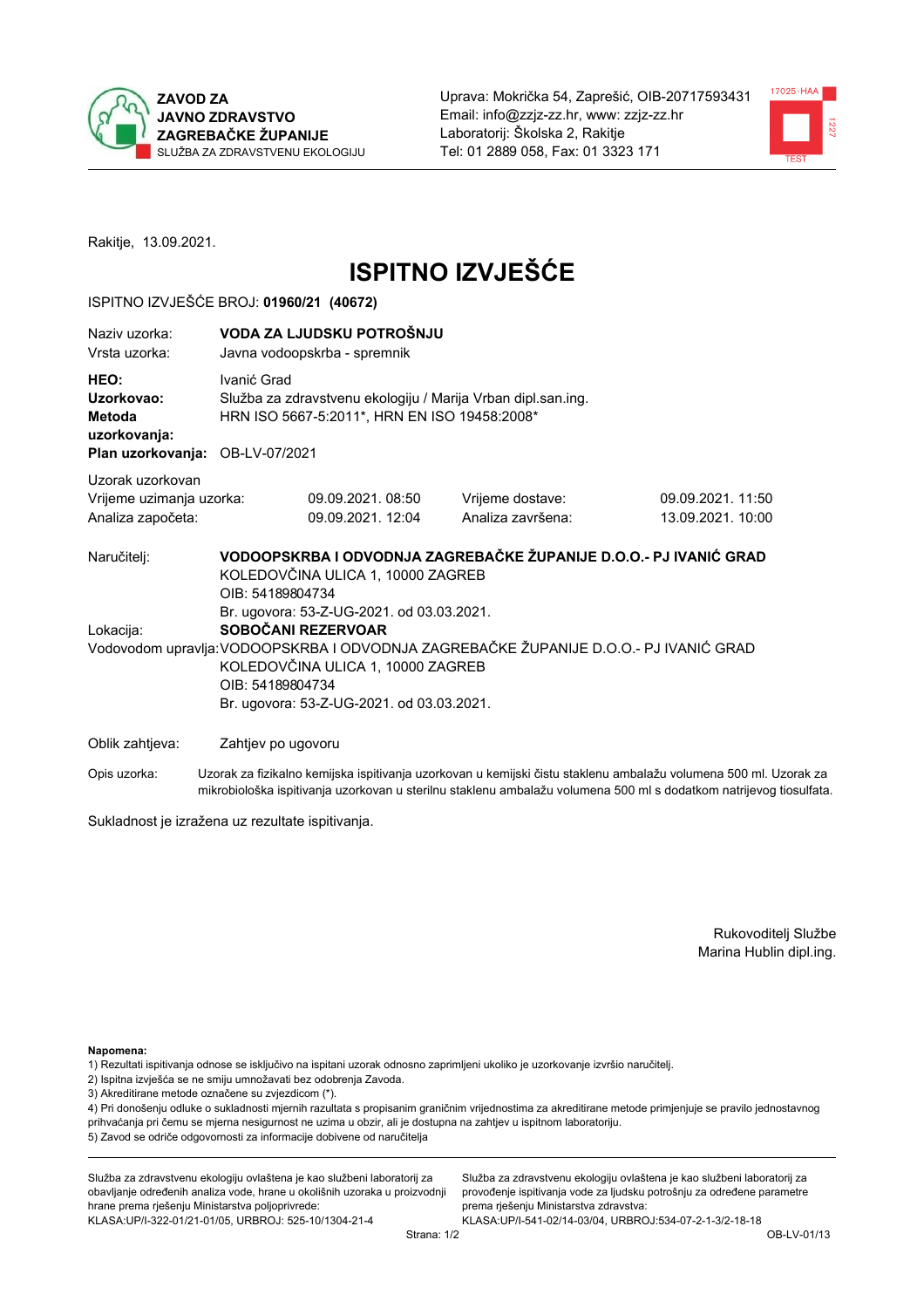# **REZULTATI ISPITIVANJA:**

| Pokazatelj                | <b>Metoda</b>                           | <b>MJ</b>                                | <b>Rezultatt</b> | <b>MDK**</b> | <b>Sukladno</b> |
|---------------------------|-----------------------------------------|------------------------------------------|------------------|--------------|-----------------|
| Temperatura               | Standard Methods 21st Ed.<br>2005.2550B | $\overline{C}$                           | 14,8             | 25           | DA              |
| Slobodni rezidualni klor  | HRN EN ISO 7393-2:2018*                 | $\overline{\text{mg/L}}$ Cl <sub>2</sub> | 0, 16            | 0,5          | DA              |
| Boja                      | HRN EN ISO 7887:2012                    | mg/L Pt/Co skale                         | < 5              | 20           | DA              |
| Mutnoća                   | HRN EN ISO 7027-1:2016*                 | NTU jedinica                             | 0,20             | 4            | DA              |
| <b>Miris</b>              | HRN EN 1622:2008                        |                                          | bez              | bez          | DA              |
| Okus                      | HRN EN 1622:2008                        |                                          | bez              | bez          | DA              |
| pH                        | HRN EN ISO 10523:2012*                  | pH jedinica                              | 7,5              | $6.5 - 9.5$  | DA              |
| Temp.pri određivanju pH   |                                         | $\overline{c}$                           | 16,0             |              |                 |
| Elektrovodljivost         | HRN EN 27888:2008*                      | $\mu$ Scm <sup>-1</sup> pri 20°C         | 439              | 2500         | DA              |
| Utrošak KMnO <sub>4</sub> | HRN EN ISO 8467:2001                    | mg/L $O_2$                               | 0,7              | 5,0          | DA              |
| Kloridi                   | HRN EN ISO 10304-1:2009                 | mg/L CI                                  | 8,8              | 250,0        | DA              |
| Nitriti                   | HRN EN ISO 10304-1:2009                 | mg/L $(NO2)$                             | < 0.050          | 0,50         | DA              |
| Nitrati                   | HRN EN ISO 10304-1:2009                 | mg/L (NO <sub>3</sub> )                  | 4,9              | 50           | DA              |
| Amonij                    | HRN ISO 7150-1:1998*                    | mg/L $(NH_{\lambda}^{\dagger})$          | < 0,05           | 0,50         | DA              |

trezultat izražen kao manje od (<) odnosi se na granicu kvantifikacije

\*\*maksimalno dozvoljena koncentracija

## Izjava o sukladnosti

Prema ispitanim parametrima uzorak vode JE SUKLADAN zahtjevima članka 5. Zakona o vodi za ljudsku potrošnju (NN 56/2013, 64/2015, 104/2017, 115/2018, 16/2020) i priloga I Pravilnika o parametrima sukladnosti, metodama analize, monitoringu i planovima sigurnosti vode za ljudsku potrošnju te načinu vođenja registra pravnih osoba koje obavljaju djelatnost javne vodoopskrbe (NN 125/2017, 39/2020).

> Rukovoditelj Odjela Nikolina Ciban dipl.ing.

# Odjel za mikrobiološka ispitivanja voda

## **REZULTATI ISPITIVANJA:**

| Pokazatelj             | <b>Metoda</b>           | <b>MJ</b>   | <b>Rezultat</b> | MDK** | <b>Sukladno</b> |
|------------------------|-------------------------|-------------|-----------------|-------|-----------------|
| Ukupni koliformi       | HRN EN ISO 9308-1:2014* | broj/100 mL |                 |       | DA              |
| Escherichia coli       | HRN EN ISO 9308-1:2014* | broj/100 mL |                 |       | DA              |
| Enterokoki             | HRN EN ISO 7899-2:2000* | broj/100 mL |                 |       | DA              |
| Aerobne bakt -36°C/48h | HRN EN ISO 6222:2000*   | broj/1 mL   |                 | 100   | DA              |
| Aerobne bakt -22°C/72h | HRN EN ISO 6222:2000*   | broj/1 mL   |                 | 100   | DA              |

\*\*maksimalno dozvoljena koncentracija

#### Izjava o sukladnosti

Prema ispitanim parametrima uzorak vode JE SUKLADAN zahtjevima članka 5. Zakona o vodi za ljudsku potrošnju (NN 56/2013, 64/2015, 104/2017, 115/2018, 16/2020) i priloga I Pravilnika o parametrima sukladnosti, metodama analize, monitoringu i planovima sigurnosti vode za ljudsku potrošnju te načinu vođenja registra pravnih osoba koje obavljaju djelatnost javne vodoopskrbe (NN 125/2017, 39/2020).

> Rukovoditelj Odjela Marina Hublin dipl.ing.

#### KRAJ ISPITNOG IZVJEŠĆA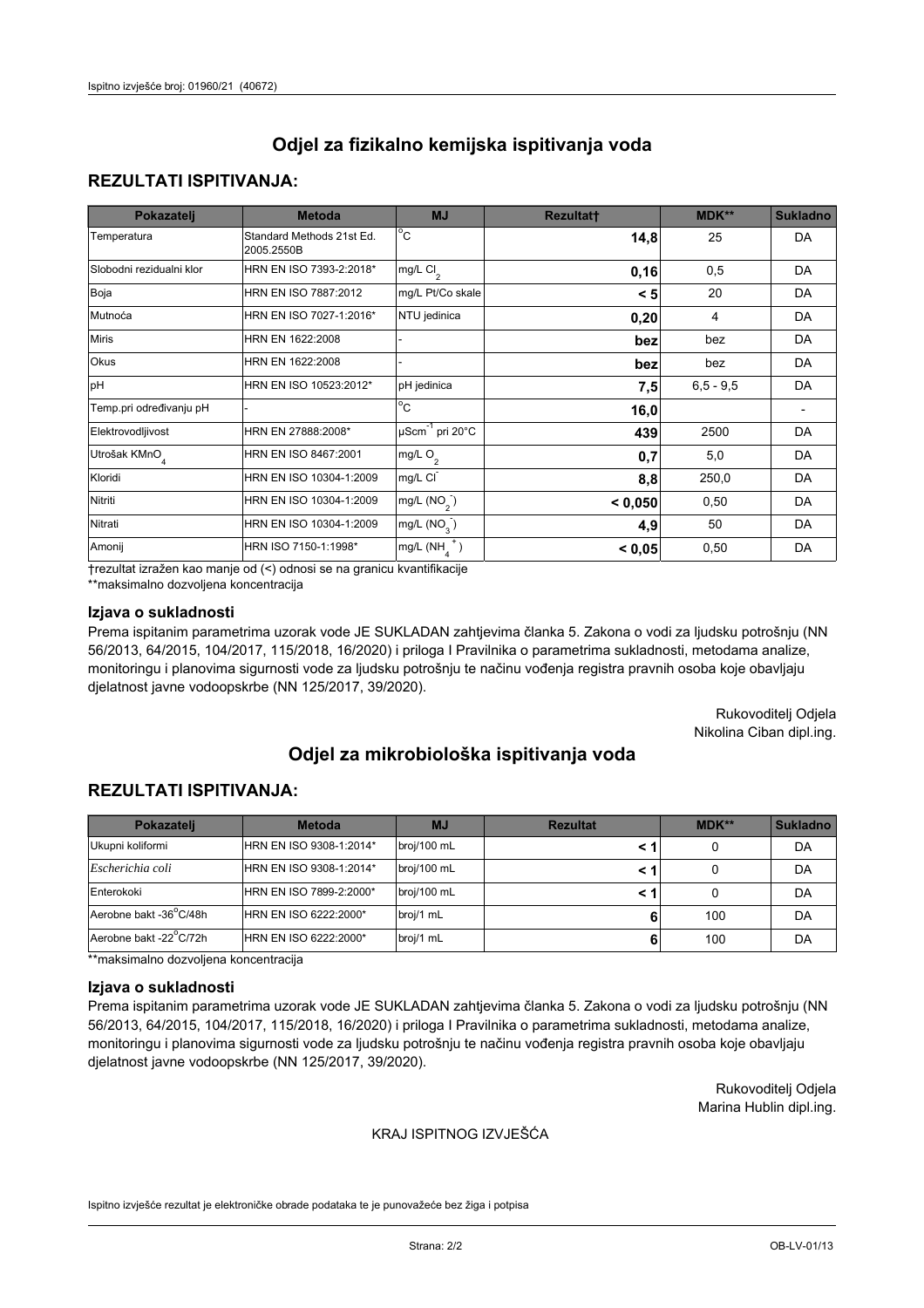



Rakitje, 13.09.2021.

# **ISPITNO IZVJEŠĆE**

### ISPITNO IZVJEŠĆE BROJ: 01961/21 (40673)

| Naziv uzorka:<br>Vrsta uzorka:                                                                                                                                                                                 |                    | VODA ZA LJUDSKU POTROŠNJU<br>Javna vodoopskrba - razvodni sustav                                                                                                                                                                                                                                                                                                                      |                                       |                                                                                                                  |  |  |  |  |
|----------------------------------------------------------------------------------------------------------------------------------------------------------------------------------------------------------------|--------------------|---------------------------------------------------------------------------------------------------------------------------------------------------------------------------------------------------------------------------------------------------------------------------------------------------------------------------------------------------------------------------------------|---------------------------------------|------------------------------------------------------------------------------------------------------------------|--|--|--|--|
| Ivanić Grad<br>HEO:<br>Služba za zdravstvenu ekologiju / Marija Vrban dipl.san.ing.<br>Uzorkovao:<br>HRN ISO 5667-5:2011*, HRN EN ISO 19458:2008*<br>Metoda<br>uzorkovanja:<br>Plan uzorkovanja: OB-LV-07/2021 |                    |                                                                                                                                                                                                                                                                                                                                                                                       |                                       |                                                                                                                  |  |  |  |  |
|                                                                                                                                                                                                                |                    |                                                                                                                                                                                                                                                                                                                                                                                       |                                       |                                                                                                                  |  |  |  |  |
| Uzorak uzorkovan<br>Vrijeme uzimanja uzorka:<br>Analiza započeta:                                                                                                                                              |                    | 09.09.2021.09:15<br>09.09.2021. 12:04                                                                                                                                                                                                                                                                                                                                                 | Vrijeme dostave:<br>Analiza završena: | 09.09.2021.11:50<br>13.09.2021. 10:00                                                                            |  |  |  |  |
| Naručitelj:<br>Lokacija:                                                                                                                                                                                       |                    | VODOOPSKRBA I ODVODNJA ZAGREBAČKE ŽUPANIJE D.O.O.- PJ IVANIĆ GRAD<br>KOLEDOVČINA ULICA 1, 10000 ZAGREB<br>OIB: 54189804734<br>Br. ugovora: 53-Z-UG-2021. od 03.03.2021.<br>NH ŠUMEČANI<br>Vodovodom upravlja: VODOOPSKRBA I ODVODNJA ZAGREBAČKE ŽUPANIJE D.O.O.- PJ IVANIĆ GRAD<br>KOLEDOVČINA ULICA 1, 10000 ZAGREB<br>OIB: 54189804734<br>Br. ugovora: 53-Z-UG-2021. od 03.03.2021. |                                       |                                                                                                                  |  |  |  |  |
| Oblik zahtjeva:                                                                                                                                                                                                | Zahtjev po ugovoru |                                                                                                                                                                                                                                                                                                                                                                                       |                                       |                                                                                                                  |  |  |  |  |
| Opis uzorka:                                                                                                                                                                                                   |                    |                                                                                                                                                                                                                                                                                                                                                                                       |                                       | Uzorak za fizikalno kemijska ispitivanja uzorkovan u kemijski čistu staklenu ambalažu volumena 500 ml. Uzorak za |  |  |  |  |

mikrobiološka ispitivanja uzorkovan u sterilnu staklenu ambalažu volumena 500 ml s dodatkom natrijevog tiosulfata.

Sukladnost je izražena uz rezultate ispitivanja.

Rukovoditelj Službe Marina Hublin dipl.ing.

Napomena:

- 1) Rezultati ispitivanja odnose se isključivo na ispitani uzorak odnosno zaprimljeni ukoliko je uzorkovanje izvršio naručitelj.
- 2) Ispitna izvješća se ne smiju umnožavati bez odobrenja Zavoda.
- 3) Akreditirane metode označene su zvjezdicom (\*).

4) Pri donošenju odluke o sukladnosti mjernih razultata s propisanim graničnim vrijednostima za akreditirane metode primjenjuje se pravilo jednostavnog prihvaćanja pri čemu se mjerna nesigurnost ne uzima u obzir, ali je dostupna na zahtjev u ispitnom laboratoriju. 5) Zavod se odriče odgovornosti za informacije dobivene od naručitelja

Služba za zdravstvenu ekologiju ovlaštena je kao službeni laboratorij za obavljanje određenih analiza vode, hrane u okolišnih uzoraka u proizvodnji hrane prema rješenju Ministarstva poljoprivrede: KLASA: UP/I-322-01/21-01/05, URBROJ: 525-10/1304-21-4

Služba za zdravstvenu ekologiju ovlaštena je kao službeni laboratorij za provođenje ispitivanja vode za ljudsku potrošnju za određene parametre prema rješenju Ministarstva zdravstva: KLASA:UP/I-541-02/14-03/04, URBROJ:534-07-2-1-3/2-18-18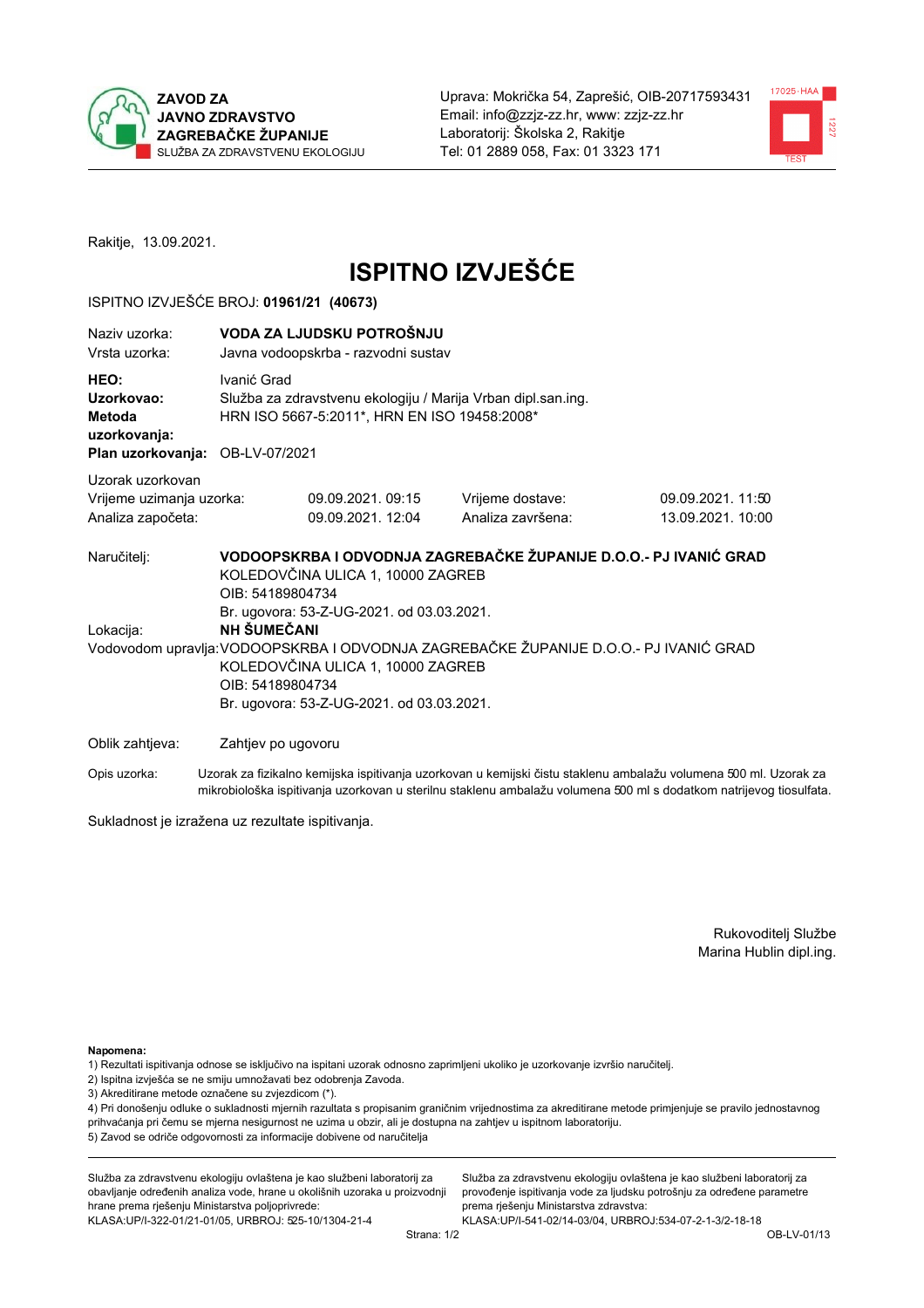## **REZULTATI ISPITIVANJA:**

| Pokazatelj                | <b>Metoda</b>                           | <b>MJ</b>                        | <b>Rezultatt</b> | MDK**       | <b>Sukladno</b> |
|---------------------------|-----------------------------------------|----------------------------------|------------------|-------------|-----------------|
| Temperatura               | Standard Methods 21st Ed.<br>2005.2550B | $^{\circ}$ C                     | 18,4             | 25          | DA              |
| Slobodni rezidualni klor  | HRN EN ISO 7393-2:2018*                 | mg/L $Cl2$                       | 0,11             | 0,5         | DA              |
| Boja                      | HRN EN ISO 7887:2012                    | mg/L Pt/Co skale                 | < 5              | 20          | DA              |
| Mutnoća                   | HRN EN ISO 7027-1:2016*                 | NTU jedinica                     | 0,30             | 4           | DA              |
| <b>Miris</b>              | HRN EN 1622:2008                        |                                  | bez              | bez         | DA              |
| Okus                      | HRN EN 1622:2008                        |                                  | bez              | bez         | DA              |
| pH                        | HRN EN ISO 10523:2012*                  | pH jedinica                      | 7,5              | $6,5 - 9,5$ | DA              |
| Temp.pri određivanju pH   |                                         | $\overline{c}$                   | 17,8             |             |                 |
| Elektrovodljivost         | HRN EN 27888:2008*                      | $\mu$ Scm <sup>-1</sup> pri 20°C | 451              | 2500        | DA              |
| Utrošak KMnO <sub>4</sub> | HRN EN ISO 8467:2001                    | mg/L O <sub>2</sub>              | 0,8              | 5,0         | DA              |
| Kloridi                   | HRN EN ISO 10304-1:2009                 | mg/L CI                          | 7,8              | 250,0       | DA              |
| Nitriti                   | HRN EN ISO 10304-1:2009                 | mg/L $(NO2)$                     | < 0,050          | 0,50        | DA              |
| Nitrati                   | HRN EN ISO 10304-1:2009                 | mg/L (NO <sub>3</sub> )          | 4,4              | 50          | DA              |
| Amonij                    | HRN ISO 7150-1:1998*                    | $mg/L(NH_A^+)$                   | < 0,05           | 0,50        | DA              |

trezultat izražen kao manje od (<) odnosi se na granicu kvantifikacije

\*\*maksimalno dozvoljena koncentracija

## Izjava o sukladnosti

Prema ispitanim parametrima uzorak vode JE SUKLADAN zahtjevima članka 5. Zakona o vodi za ljudsku potrošnju (NN 56/2013, 64/2015, 104/2017, 115/2018, 16/2020) i priloga I Pravilnika o parametrima sukladnosti, metodama analize, monitoringu i planovima sigurnosti vode za ljudsku potrošnju te načinu vođenja registra pravnih osoba koje obavljaju djelatnost javne vodoopskrbe (NN 125/2017, 39/2020).

> Rukovoditelj Odjela Nikolina Ciban dipl.ing.

# Odjel za mikrobiološka ispitivanja voda

# **REZULTATI ISPITIVANJA:**

| Pokazatelj             | <b>Metoda</b>           | <b>MJ</b>   | <b>Rezultat</b> | MDK** | <b>Sukladno</b> |
|------------------------|-------------------------|-------------|-----------------|-------|-----------------|
| Ukupni koliformi       | HRN EN ISO 9308-1:2014* | broj/100 mL |                 |       | DA              |
| Escherichia coli       | HRN EN ISO 9308-1:2014* | broj/100 mL |                 |       | DA              |
| Enterokoki             | HRN EN ISO 7899-2:2000* | broj/100 mL |                 |       | DA              |
| Aerobne bakt -36°C/48h | HRN EN ISO 6222:2000*   | broj/1 mL   |                 | 100   | DA              |
| Aerobne bakt -22°C/72h | HRN EN ISO 6222:2000*   | broj/1 mL   |                 | 100   | DA              |

\*\*maksimalno dozvoljena koncentracija

#### Izjava o sukladnosti

Prema ispitanim parametrima uzorak vode JE SUKLADAN zahtjevima članka 5. Zakona o vodi za ljudsku potrošnju (NN 56/2013, 64/2015, 104/2017, 115/2018, 16/2020) i priloga I Pravilnika o parametrima sukladnosti, metodama analize, monitoringu i planovima sigurnosti vode za ljudsku potrošnju te načinu vođenja registra pravnih osoba koje obavljaju djelatnost javne vodoopskrbe (NN 125/2017, 39/2020).

> Rukovoditelj Odjela Marina Hublin dipl.ing.

#### KRAJ ISPITNOG IZVJEŠĆA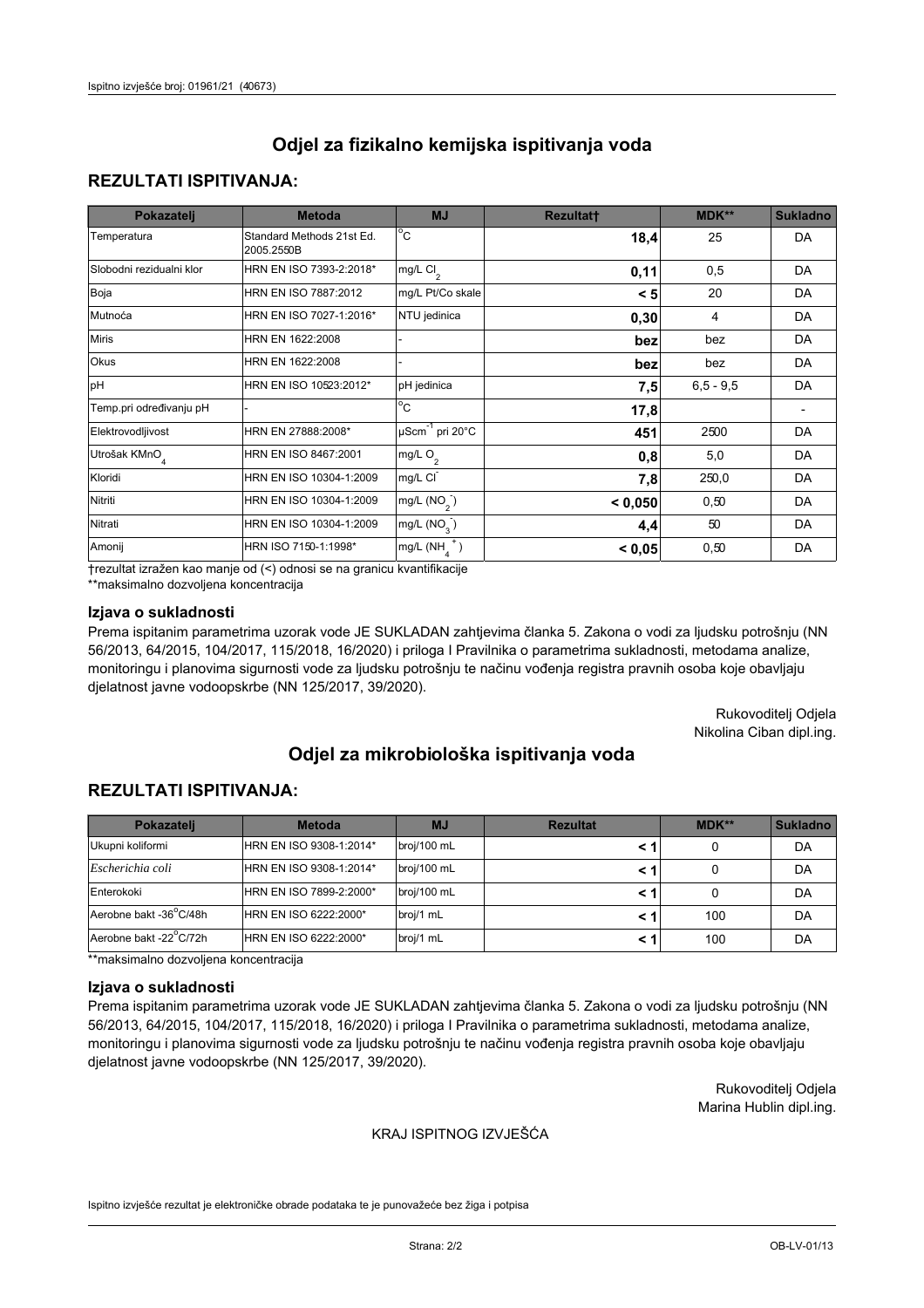



Rakitje, 13.09.2021.

# **ISPITNO IZVJEŠĆE**

### ISPITNO IZVJEŠĆE BROJ: 01962/21 (40674)

| Naziy uzorka:<br>Vrsta uzorka:                                                  |                                                                                                                             | VODA ZA LJUDSKU POTROŠNJU<br>Javna vodoopskrba - razvodni sustav                                                                                                                                                                                                                                                                                                                             |                                       |                                                                                                                  |  |  |  |  |
|---------------------------------------------------------------------------------|-----------------------------------------------------------------------------------------------------------------------------|----------------------------------------------------------------------------------------------------------------------------------------------------------------------------------------------------------------------------------------------------------------------------------------------------------------------------------------------------------------------------------------------|---------------------------------------|------------------------------------------------------------------------------------------------------------------|--|--|--|--|
| HEO:<br>Uzorkovao:<br>Metoda<br>uzorkovanja:<br>Plan uzorkovanja: OB-LV-07/2021 | Ivanić Grad<br>Služba za zdravstvenu ekologiju / Marija Vrban dipl.san.ing.<br>HRN ISO 5667-5:2011*, HRN EN ISO 19458:2008* |                                                                                                                                                                                                                                                                                                                                                                                              |                                       |                                                                                                                  |  |  |  |  |
| Uzorak uzorkovan                                                                |                                                                                                                             |                                                                                                                                                                                                                                                                                                                                                                                              |                                       |                                                                                                                  |  |  |  |  |
| Vrijeme uzimanja uzorka:<br>Analiza započeta:                                   |                                                                                                                             | 09.09.2021.09:35<br>09.09.2021. 12:04                                                                                                                                                                                                                                                                                                                                                        | Vrijeme dostave:<br>Analiza završena: | 09.09.2021.11:50<br>13.09.2021. 10:01                                                                            |  |  |  |  |
| Naručitelj:<br>Lokacija:                                                        |                                                                                                                             | VODOOPSKRBA I ODVODNJA ZAGREBAČKE ŽUPANIJE D.O.O.- PJ IVANIĆ GRAD<br>KOLEDOVČINA ULICA 1, 10000 ZAGREB<br>OIB: 54189804734<br>Br. ugovora: 53-Z-UG-2021. od 03.03.2021.<br><b>NH OBEDIŠĆE</b><br>Vodovodom upravlja: VODOOPSKRBA I ODVODNJA ZAGREBAČKE ŽUPANIJE D.O.O.- PJ IVANIĆ GRAD<br>KOLEDOVČINA ULICA 1, 10000 ZAGREB<br>OIB: 54189804734<br>Br. ugovora: 53-Z-UG-2021. od 03.03.2021. |                                       |                                                                                                                  |  |  |  |  |
| Oblik zahtjeva:                                                                 | Zahtjev po ugovoru                                                                                                          |                                                                                                                                                                                                                                                                                                                                                                                              |                                       |                                                                                                                  |  |  |  |  |
| Opis uzorka:                                                                    |                                                                                                                             |                                                                                                                                                                                                                                                                                                                                                                                              |                                       | Uzorak za fizikalno kemijska ispitivanja uzorkovan u kemijski čistu staklenu ambalažu volumena 500 ml. Uzorak za |  |  |  |  |

Sukladnost je izražena uz rezultate ispitivanja.

Rukovoditelj Službe Marina Hublin dipl.ing.

#### Napomena:

- 1) Rezultati ispitivanja odnose se isključivo na ispitani uzorak odnosno zaprimljeni ukoliko je uzorkovanje izvršio naručitelj.
- 2) Ispitna izvješća se ne smiju umnožavati bez odobrenja Zavoda.
- 3) Akreditirane metode označene su zvjezdicom (\*).

4) Pri donošenju odluke o sukladnosti mjernih razultata s propisanim graničnim vrijednostima za akreditirane metode primjenjuje se pravilo jednostavnog prihvaćanja pri čemu se mjerna nesigurnost ne uzima u obzir, ali je dostupna na zahtjev u ispitnom laboratoriju. 5) Zavod se odriče odgovornosti za informacije dobivene od naručitelja

Služba za zdravstvenu ekologiju ovlaštena je kao službeni laboratorij za obavljanje određenih analiza vode, hrane u okolišnih uzoraka u proizvodnji hrane prema rješenju Ministarstva poljoprivrede: KLASA: UP/I-322-01/21-01/05, URBROJ: 525-10/1304-21-4

Služba za zdravstvenu ekologiju ovlaštena je kao službeni laboratorij za provođenje ispitivanja vode za ljudsku potrošnju za određene parametre prema rješenju Ministarstva zdravstva: KLASA:UP/I-541-02/14-03/04, URBROJ:534-07-2-1-3/2-18-18

mikrobiološka ispitivanja uzorkovan u sterilnu staklenu ambalažu volumena 500 ml s dodatkom natrijevog tiosulfata.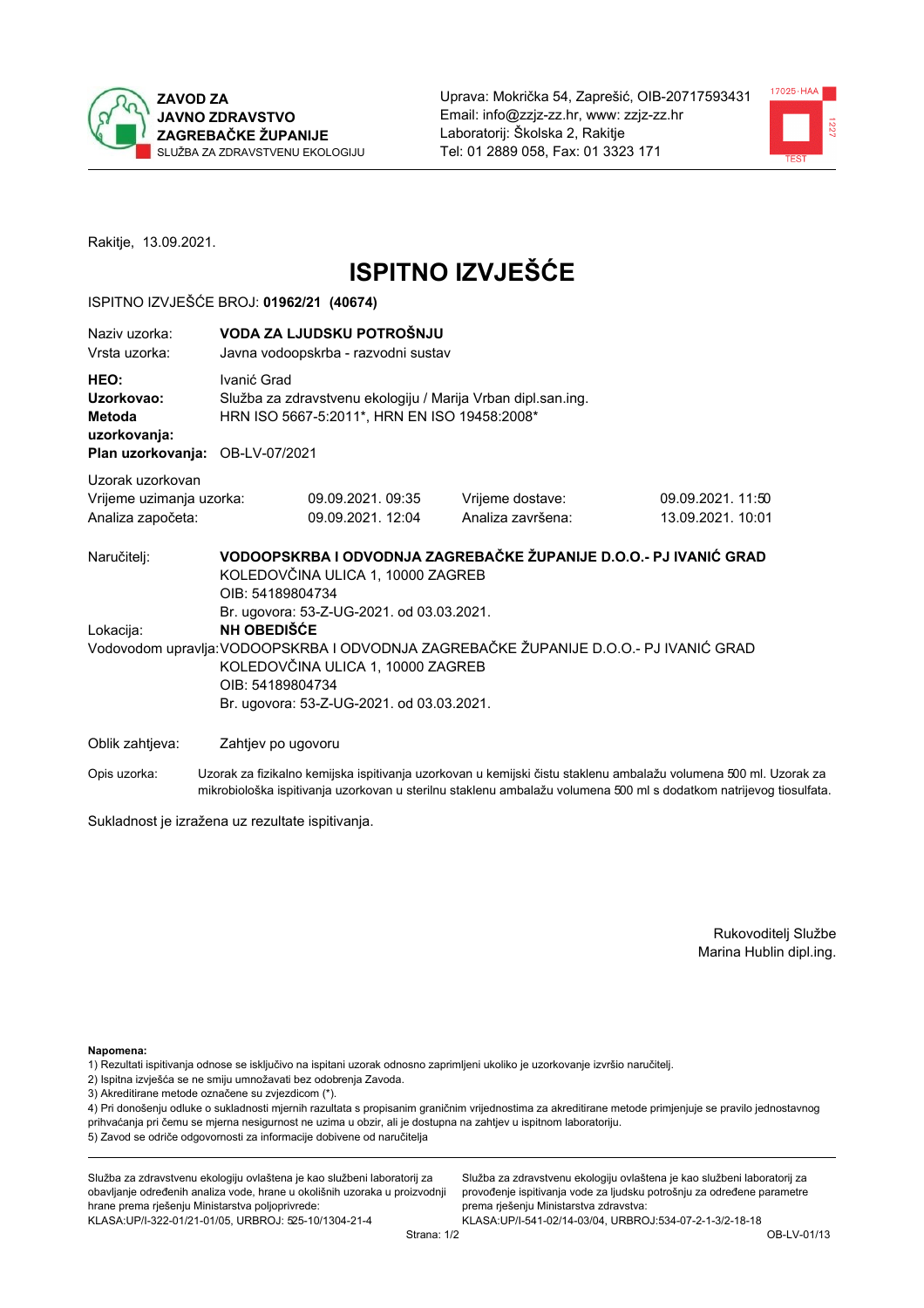# **REZULTATI ISPITIVANJA:**

| Pokazatelj                | <b>Metoda</b>                           | <b>MJ</b>                                | <b>Rezultatt</b> | <b>MDK**</b> | <b>Sukladno</b> |
|---------------------------|-----------------------------------------|------------------------------------------|------------------|--------------|-----------------|
| Temperatura               | Standard Methods 21st Ed.<br>2005.2550B | $^{\circ}$ C                             | 19,4             | 25           | DA              |
| Slobodni rezidualni klor  | HRN EN ISO 7393-2:2018*                 | $\overline{\text{mg/L}}$ Cl <sub>2</sub> | 0,06             | 0,5          | DA              |
| Boja                      | HRN EN ISO 7887:2012                    | mg/L Pt/Co skale                         | < 5              | 20           | DA              |
| Mutnoća                   | HRN EN ISO 7027-1:2016*                 | NTU jedinica                             | 0,24             | 4            | DA              |
| <b>Miris</b>              | HRN EN 1622:2008                        |                                          | bez              | bez          | DA              |
| Okus                      | HRN EN 1622:2008                        |                                          | bez              | bez          | DA              |
| pH                        | HRN EN ISO 10523:2012*                  | pH jedinica                              | 7,5              | $6.5 - 9.5$  | DA              |
| Temp.pri određivanju pH   |                                         | $\overline{c}$                           | 18,2             |              |                 |
| Elektrovodljivost         | HRN EN 27888:2008*                      | $\mu$ Scm <sup>-1</sup> pri 20°C         | 441              | 2500         | DA              |
| Utrošak KMnO <sub>4</sub> | HRN EN ISO 8467:2001                    | mg/L $O_2$                               | 0,6              | 5,0          | DA              |
| Kloridi                   | HRN EN ISO 10304-1:2009                 | mg/L CI                                  | 8,6              | 250,0        | DA              |
| Nitriti                   | HRN EN ISO 10304-1:2009                 | mg/L $(NO2)$                             | < 0,050          | 0,50         | DA              |
| Nitrati                   | HRN EN ISO 10304-1:2009                 | mg/L (NO <sub>3</sub> )                  | 4,7              | 50           | DA              |
| Amonij                    | HRN ISO 7150-1:1998*                    | mg/L $(NH_{\lambda}^{\dagger})$          | < 0,05           | 0,50         | DA              |

trezultat izražen kao manje od (<) odnosi se na granicu kvantifikacije

\*\*maksimalno dozvoljena koncentracija

## Izjava o sukladnosti

Prema ispitanim parametrima uzorak vode JE SUKLADAN zahtjevima članka 5. Zakona o vodi za ljudsku potrošnju (NN 56/2013, 64/2015, 104/2017, 115/2018, 16/2020) i priloga I Pravilnika o parametrima sukladnosti, metodama analize, monitoringu i planovima sigurnosti vode za ljudsku potrošnju te načinu vođenja registra pravnih osoba koje obavljaju djelatnost javne vodoopskrbe (NN 125/2017, 39/2020).

> Rukovoditelj Odjela Nikolina Ciban dipl.ing.

# Odjel za mikrobiološka ispitivanja voda

## **REZULTATI ISPITIVANJA:**

| Pokazateli             | <b>Metoda</b>           | <b>MJ</b>   | <b>Rezultat</b> | MDK** | <b>Sukladno</b> |
|------------------------|-------------------------|-------------|-----------------|-------|-----------------|
| Ukupni koliformi       | HRN EN ISO 9308-1:2014* | broj/100 mL |                 |       | DA              |
| Escherichia coli       | HRN EN ISO 9308-1:2014* | broj/100 mL |                 |       | DA              |
| Enterokoki             | HRN EN ISO 7899-2:2000* | broj/100 mL |                 |       | DA              |
| Aerobne bakt -36°C/48h | HRN EN ISO 6222:2000*   | broj/1 mL   |                 | 100   | DA              |
| Aerobne bakt -22°C/72h | HRN EN ISO 6222:2000*   | broj/1 mL   |                 | 100   | DA              |

\*\*maksimalno dozvoljena koncentracija

#### Izjava o sukladnosti

Prema ispitanim parametrima uzorak vode JE SUKLADAN zahtjevima članka 5. Zakona o vodi za ljudsku potrošnju (NN 56/2013, 64/2015, 104/2017, 115/2018, 16/2020) i priloga I Pravilnika o parametrima sukladnosti, metodama analize, monitoringu i planovima sigurnosti vode za ljudsku potrošnju te načinu vođenja registra pravnih osoba koje obavljaju djelatnost javne vodoopskrbe (NN 125/2017, 39/2020).

> Rukovoditelj Odjela Marina Hublin dipl.ing.

#### KRAJ ISPITNOG IZVJEŠĆA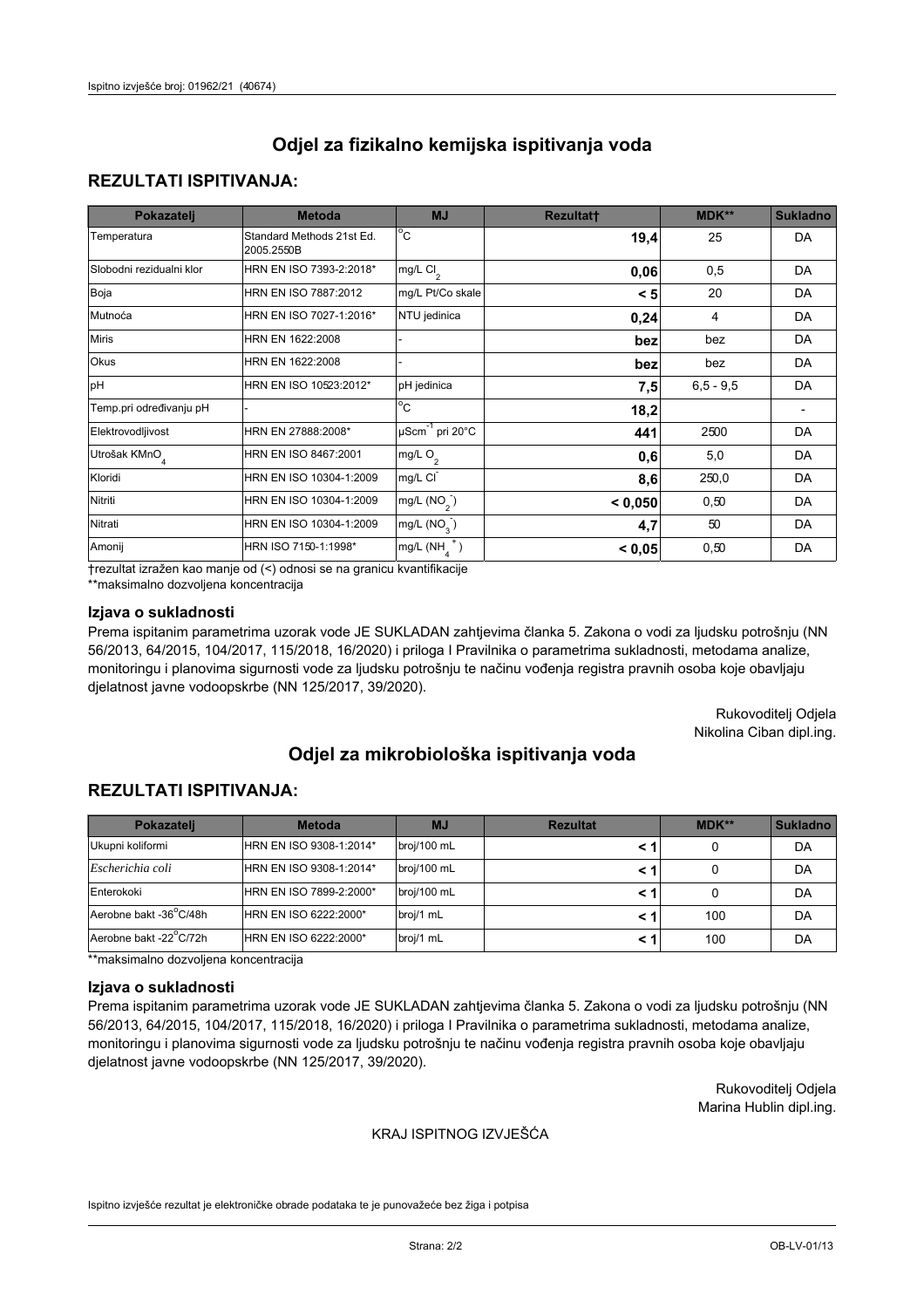



Rakitje, 13.09.2021.

# **ISPITNO IZVJEŠĆE**

### ISPITNO IZVJEŠĆE BROJ: 01963/21 (40675)

| Naziv uzorka:<br>Vrsta uzorka:                                                  |                                                                                                                                                                                                                  | VODA ZA LJUDSKU POTROŠNJU<br>Javna vodoopskrba - razvodni sustav |                                       |                                       |  |  |  |
|---------------------------------------------------------------------------------|------------------------------------------------------------------------------------------------------------------------------------------------------------------------------------------------------------------|------------------------------------------------------------------|---------------------------------------|---------------------------------------|--|--|--|
| HEO:<br>Uzorkovao:<br>Metoda<br>uzorkovanja:<br>Plan uzorkovanja: OB-LV-07/2021 | Ivanić Grad<br>Služba za zdravstvenu ekologiju / Marija Vrban dipl.san.ing.<br>HRN ISO 5667-5:2011*, HRN EN ISO 19458:2008*                                                                                      |                                                                  |                                       |                                       |  |  |  |
|                                                                                 |                                                                                                                                                                                                                  |                                                                  |                                       |                                       |  |  |  |
| Uzorak uzorkovan<br>Vrijeme uzimanja uzorka:<br>Analiza započeta:               |                                                                                                                                                                                                                  | 09.09.2021, 10:00<br>09.09.2021. 12:04                           | Vrijeme dostave:<br>Analiza završena: | 09.09.2021.11:50<br>13.09.2021. 10:01 |  |  |  |
| Naručitelj:                                                                     | VODOOPSKRBA I ODVODNJA ZAGREBAČKE ŽUPANIJE D.O.O.- PJ IVANIĆ GRAD<br>KOLEDOVČINA ULICA 1, 10000 ZAGREB<br>OIB: 54189804734<br>Br. ugovora: 53-Z-UG-2021. od 03.03.2021.                                          |                                                                  |                                       |                                       |  |  |  |
| Lokacija:                                                                       | <b>NH ŠIRINEC</b><br>Vodovodom upravlja: VODOOPSKRBA I ODVODNJA ZAGREBAČKE ŽUPANIJE D.O.O.- PJ IVANIĆ GRAD<br>KOLEDOVČINA ULICA 1, 10000 ZAGREB<br>OIB: 54189804734<br>Br. ugovora: 53-Z-UG-2021. od 03.03.2021. |                                                                  |                                       |                                       |  |  |  |
| Oblik zahtjeva:                                                                 | Zahtjev po ugovoru                                                                                                                                                                                               |                                                                  |                                       |                                       |  |  |  |
|                                                                                 |                                                                                                                                                                                                                  |                                                                  |                                       |                                       |  |  |  |

Uzorak za fizikalno kemijska ispitivanja uzorkovan u kemijski čistu staklenu ambalažu volumena 500 ml. Uzorak za Opis uzorka: mikrobiološka ispitivanja uzorkovan u sterilnu staklenu ambalažu volumena 500 ml s dodatkom natrijevog tiosulfata.

Sukladnost je izražena uz rezultate ispitivanja.

Rukovoditelj Službe Marina Hublin dipl.ing.

Napomena:

- 1) Rezultati ispitivanja odnose se isključivo na ispitani uzorak odnosno zaprimljeni ukoliko je uzorkovanje izvršio naručitelj.
- 2) Ispitna izvješća se ne smiju umnožavati bez odobrenja Zavoda.
- 3) Akreditirane metode označene su zvjezdicom (\*).

4) Pri donošenju odluke o sukladnosti mjernih razultata s propisanim graničnim vrijednostima za akreditirane metode primjenjuje se pravilo jednostavnog prihvaćanja pri čemu se mjerna nesigurnost ne uzima u obzir, ali je dostupna na zahtjev u ispitnom laboratoriju. 5) Zavod se odriče odgovornosti za informacije dobivene od naručitelja

Služba za zdravstvenu ekologiju ovlaštena je kao službeni laboratorij za obavljanje određenih analiza vode, hrane u okolišnih uzoraka u proizvodnji hrane prema rješenju Ministarstva poljoprivrede: KLASA: UP/I-322-01/21-01/05, URBROJ: 525-10/1304-21-4

Služba za zdravstvenu ekologiju ovlaštena je kao službeni laboratorij za provođenje ispitivanja vode za ljudsku potrošnju za određene parametre prema rješenju Ministarstva zdravstva: